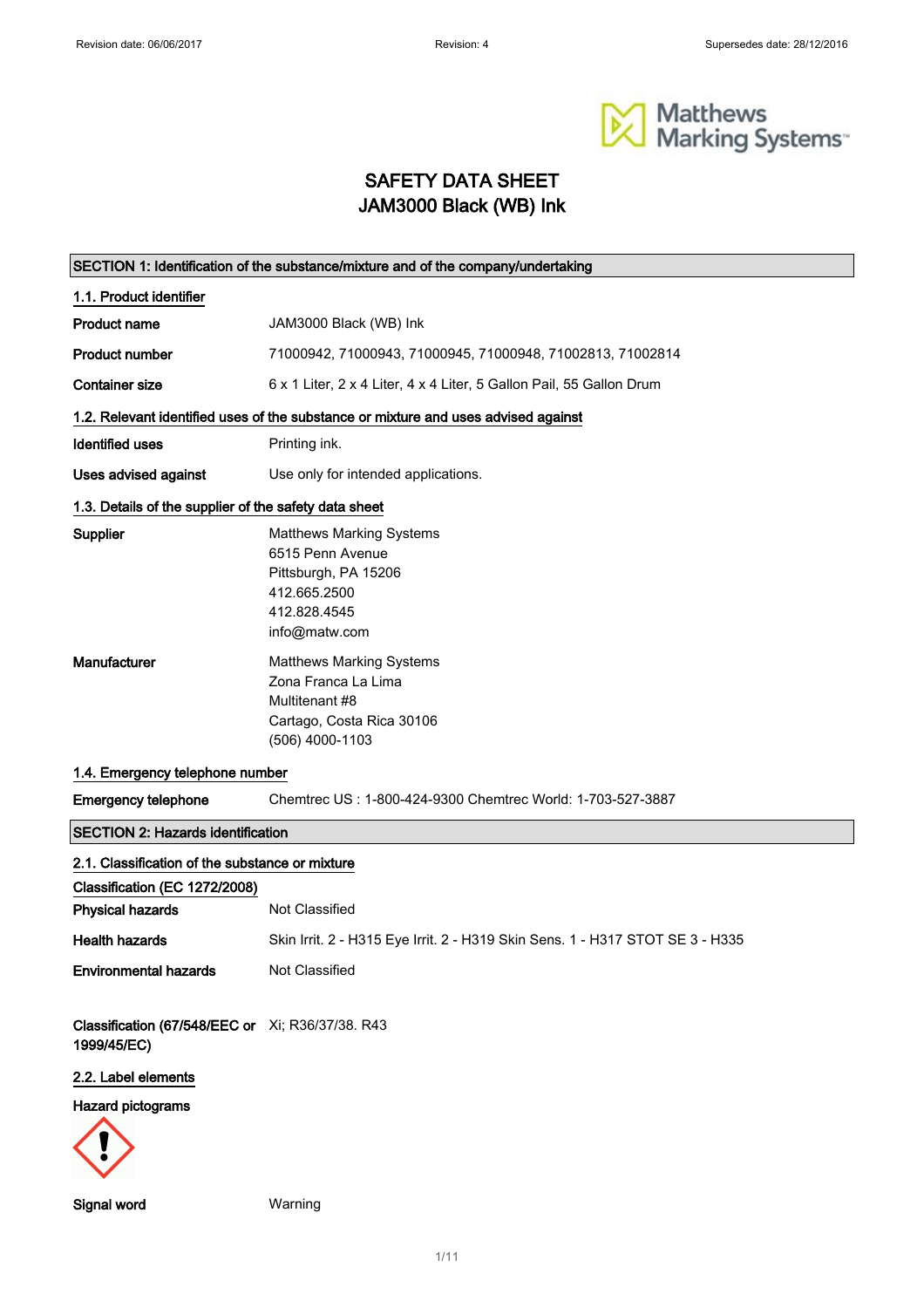# JAM3000 Black (WB) Ink

| <b>Hazard statements</b>                                 | H315 Causes skin irritation.<br>H317 May cause an allergic skin reaction.<br>H319 Causes serious eye irritation.<br>H335 May cause respiratory irritation.                                                                                                                                                                                                                                                                                                                                                           |
|----------------------------------------------------------|----------------------------------------------------------------------------------------------------------------------------------------------------------------------------------------------------------------------------------------------------------------------------------------------------------------------------------------------------------------------------------------------------------------------------------------------------------------------------------------------------------------------|
| <b>Precautionary statements</b>                          | P261 Avoid breathing vapour/ spray.<br>P280 Wear protective gloves/ protective clothing/ eye protection/ face protection.<br>P305+P351+P338 IF IN EYES: Rinse cautiously with water for several minutes. Remove<br>contact lenses, if present and easy to do. Continue rinsing.<br>P333+P313 If skin irritation or rash occurs: Get medical advice/attention.<br>P337+P313 If eye irritation persists: Get medical advice/attention.<br>P501 Dispose of contents/ container in accordance with national regulations. |
| Contains                                                 | Glutaraldehyde                                                                                                                                                                                                                                                                                                                                                                                                                                                                                                       |
| Supplementary precautionary<br>statements                | P264 Wash contaminated skin thoroughly after handling.<br>P272 Contaminated work clothing should not be allowed out of the workplace.<br>P302+P352 IF ON SKIN: Wash with plenty of water.<br>P321 Specific treatment (see medical advice on this label).<br>P332+P313 If skin irritation occurs: Get medical advice/attention.<br>P362+P364 Take off contaminated clothing and wash it before reuse.                                                                                                                 |
| 2.3. Other hazards                                       |                                                                                                                                                                                                                                                                                                                                                                                                                                                                                                                      |
| <b>SECTION 3: Composition/information on ingredients</b> |                                                                                                                                                                                                                                                                                                                                                                                                                                                                                                                      |
| 3.2. Mixtures                                            |                                                                                                                                                                                                                                                                                                                                                                                                                                                                                                                      |
|                                                          |                                                                                                                                                                                                                                                                                                                                                                                                                                                                                                                      |

| <b>Ethoxylated Alcohol Surfactant</b>                       |                        | $1 - 5%$                               |
|-------------------------------------------------------------|------------------------|----------------------------------------|
| CAS number: Proprietary                                     | EC number: Proprietary | REACH registration number: Proprietary |
| Classification<br>Skin Irrit. 2 - H315<br>Eye Dam. 1 - H318 |                        |                                        |
| Glutaraldehyde                                              |                        | $1\%$                                  |
| CAS number: 111-30-8                                        | EC number: 203-856-5   |                                        |
| M factor (Acute) = $1$                                      |                        |                                        |
| Classification                                              |                        |                                        |
| Acute Tox. 3 - H301                                         |                        |                                        |
| Acute Tox. 2 - H330                                         |                        |                                        |
| Skin Corr. 1B - H314                                        |                        |                                        |
| Resp. Sens. 1 - H334                                        |                        |                                        |
| Skin Sens, 1A - H317                                        |                        |                                        |
| STOT SE 3 - H335                                            |                        |                                        |
| Aquatic Acute 1 - H400                                      |                        |                                        |
| Aquatic Chronic 2 - H411                                    |                        |                                        |

The Full Text for all R-Phrases and Hazard Statements are Displayed in Section 16.

| <b>Composition comments</b> | This material does not contain any Hazardous Air Pollutants (HAPS) as defined by the Clean<br>Air Act under the US Environmental Protection Agency (EPA). |
|-----------------------------|-----------------------------------------------------------------------------------------------------------------------------------------------------------|
| Ingredient notes            | The exact percentage/concentration is withheld as a trade secret in accordance with 29 CFR<br>1910.1200.                                                  |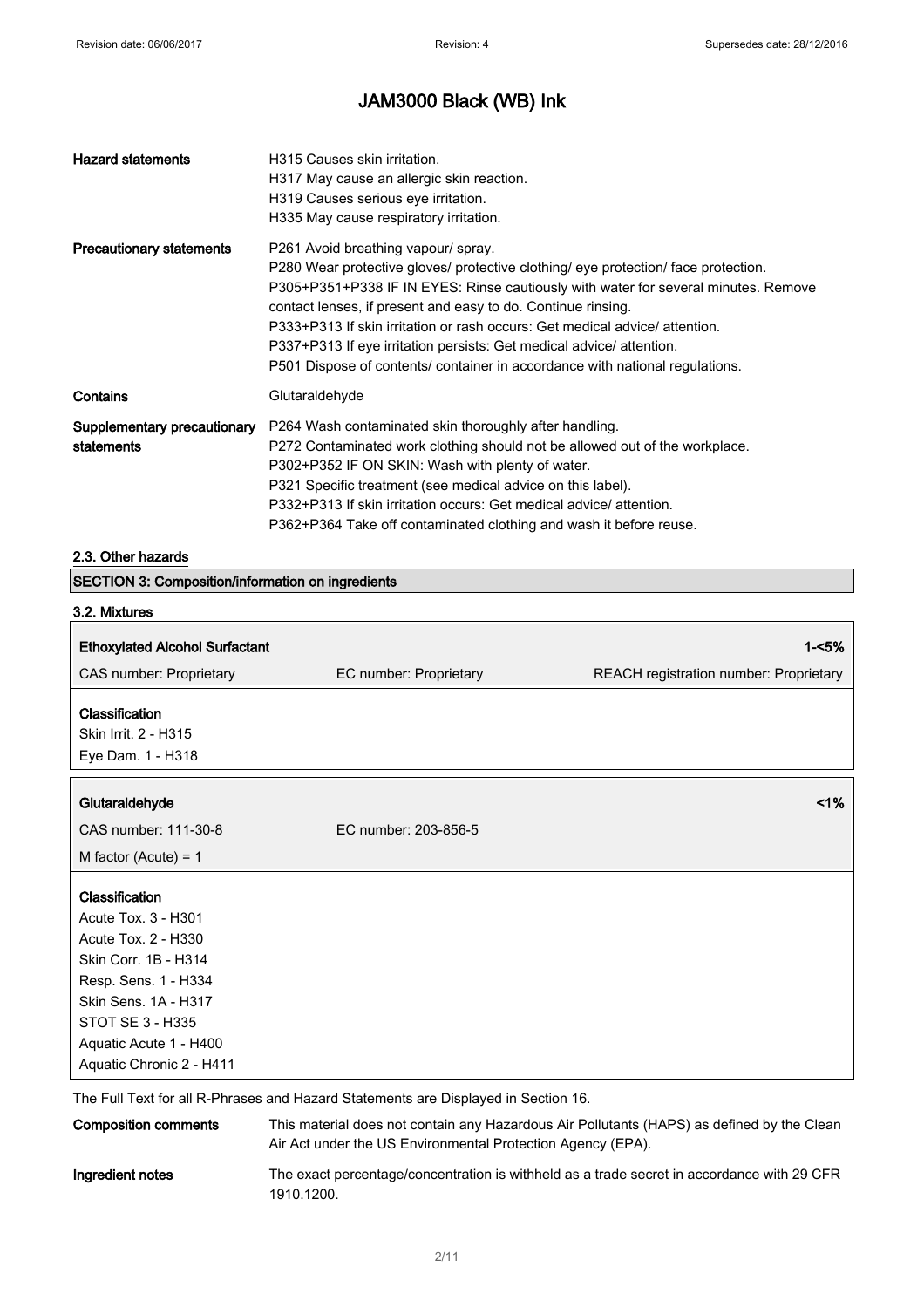### SECTION 4: First aid measures

### 4.1. Description of first aid measures

| General information                                        | Consult a physician for specific advice. If medical advice is needed, have product container or<br>label at hand. If in doubt, get medical attention promptly. Show this Safety Data Sheet to the<br>medical personnel.                                                                                                                                                             |  |
|------------------------------------------------------------|-------------------------------------------------------------------------------------------------------------------------------------------------------------------------------------------------------------------------------------------------------------------------------------------------------------------------------------------------------------------------------------|--|
| Inhalation                                                 | Move affected person to fresh air and keep warm and at rest in a position comfortable for<br>breathing. If breathing stops, provide artificial respiration. When breathing is difficult, properly<br>trained personnel may assist affected person by administering oxygen. Get medical attention<br>if symptoms are severe or persist. If in doubt, get medical attention promptly. |  |
| Ingestion                                                  | Do not induce vomiting. Rinse mouth thoroughly with water. Never give anything by mouth to<br>an unconscious person. Get medical attention immediately.                                                                                                                                                                                                                             |  |
| <b>Skin contact</b>                                        | Rinse immediately contaminated clothing and skin with plenty of water before removing<br>clothes. Wash skin thoroughly with soap and water. Get medical attention if irritation persists<br>after washing. Wash clothing and clean shoes thoroughly before reuse.                                                                                                                   |  |
| Eye contact                                                | Rinse immediately with plenty of water. Continue to rinse for at least 15 minutes and get<br>medical attention.                                                                                                                                                                                                                                                                     |  |
| <b>Protection of first aiders</b>                          | First aid personnel should wear appropriate protective equipment during any rescue.                                                                                                                                                                                                                                                                                                 |  |
|                                                            | 4.2. Most important symptoms and effects, both acute and delayed                                                                                                                                                                                                                                                                                                                    |  |
| <b>General information</b>                                 | The product is considered to be a low hazard under normal conditions of use. The severity of<br>the symptoms described will vary dependent on the concentration and the length of exposure.<br>See Section 11 for additional information on health hazards.                                                                                                                         |  |
| Inhalation                                                 | May cause respiratory system irritation. May cause coughing and difficulties in breathing.<br>Vapours may cause headache, fatigue, dizziness and nausea.                                                                                                                                                                                                                            |  |
| Ingestion                                                  | May cause discomfort if swallowed. Symptoms following overexposure may include the<br>following: Gastrointestinal symptoms, including upset stomach. Nausea, vomiting. Diarrhoea.                                                                                                                                                                                                   |  |
| Skin contact                                               | May cause irritation. Prolonged or repeated contact with skin may cause irritation, redness<br>and dermatitis.                                                                                                                                                                                                                                                                      |  |
| Eye contact                                                | May cause irritation. May cause discomfort. Symptoms following overexposure may include<br>the following: Redness. Conjunctivitis, irritation, tearing.                                                                                                                                                                                                                             |  |
|                                                            | 4.3. Indication of any immediate medical attention and special treatment needed                                                                                                                                                                                                                                                                                                     |  |
| Notes for the doctor                                       | Treat symptomatically.                                                                                                                                                                                                                                                                                                                                                              |  |
| <b>SECTION 5: Firefighting measures</b>                    |                                                                                                                                                                                                                                                                                                                                                                                     |  |
| 5.1. Extinguishing media                                   |                                                                                                                                                                                                                                                                                                                                                                                     |  |
| Suitable extinguishing media                               | Extinguish with alcohol-resistant foam, carbon dioxide, dry powder or water fog.                                                                                                                                                                                                                                                                                                    |  |
| Unsuitable extinguishing<br>media                          | None known.                                                                                                                                                                                                                                                                                                                                                                         |  |
| 5.2. Special hazards arising from the substance or mixture |                                                                                                                                                                                                                                                                                                                                                                                     |  |
| Specific hazards                                           | The product is not flammable.                                                                                                                                                                                                                                                                                                                                                       |  |
| <b>Hazardous combustion</b><br>products                    | Thermal decomposition or combustion products may include the following substances:<br>Carbon dioxide (CO2). Carbon monoxide (CO).                                                                                                                                                                                                                                                   |  |
| 5.3. Advice for firefighters                               |                                                                                                                                                                                                                                                                                                                                                                                     |  |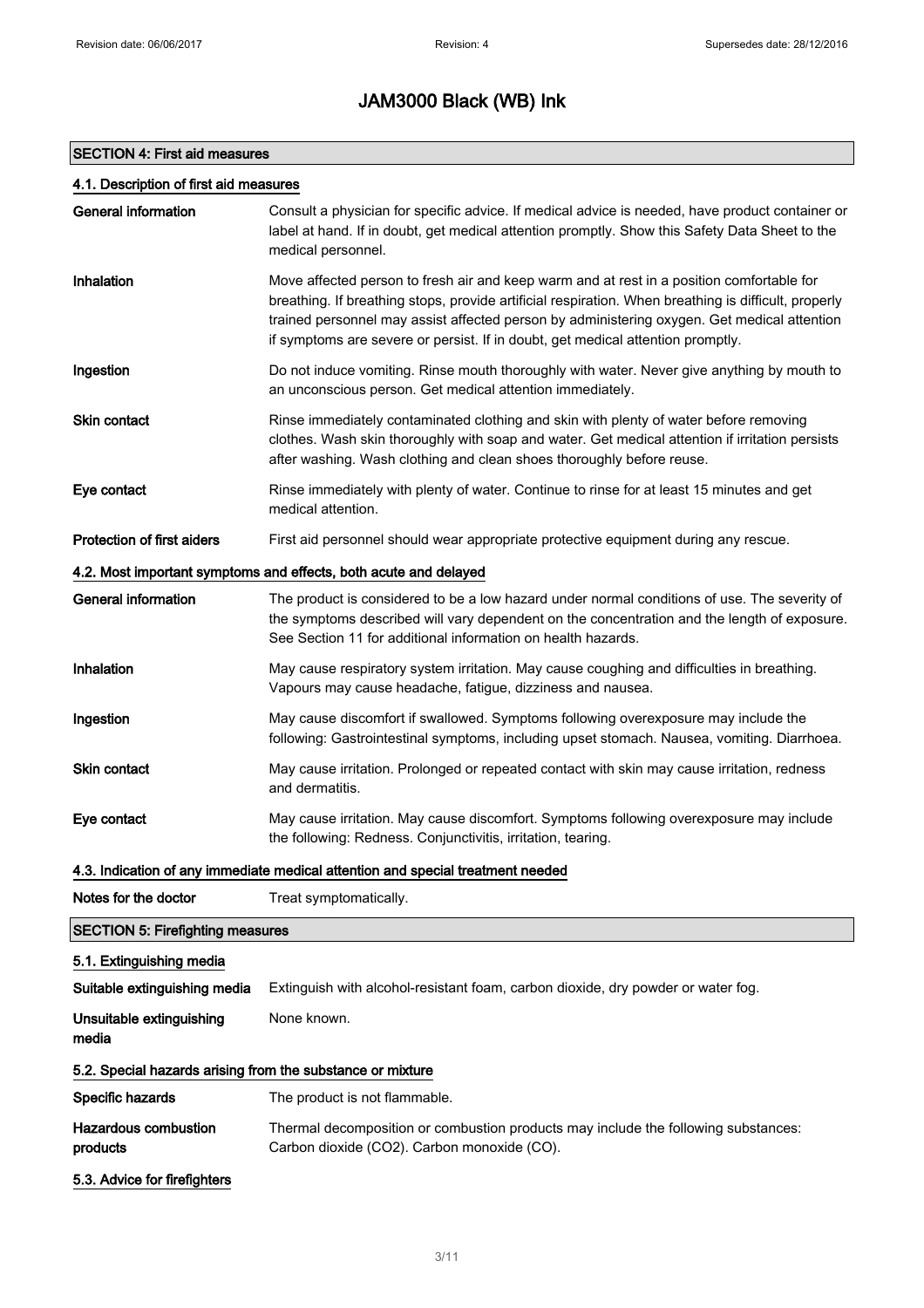| Protective actions during    | Evacuate area. Stop leak if safe to do so. Use water to keep fire exposed containers cool and |
|------------------------------|-----------------------------------------------------------------------------------------------|
| firefighting                 | disperse vapours. Use water spray to reduce vapours.                                          |
| Special protective equipment | Wear positive-pressure self-contained breathing apparatus (SCBA) and appropriate protective   |
| for firefighters             | clothing.                                                                                     |

### SECTION 6: Accidental release measures

### 6.1. Personal precautions, protective equipment and emergency procedures

| Personal precautions | No smoking, sparks, flames or other sources of ignition near spillage. Avoid contact with skin, |
|----------------------|-------------------------------------------------------------------------------------------------|
|                      | eyes and clothing. Avoid inhalation of vapours. Wash thoroughly after dealing with a spillage.  |
|                      | Ensure procedures and training for emergency decontamination and disposal are in place.         |

#### 6.2. Environmental precautions

Environmental precautions Avoid release to the environment. Do not discharge into drains or watercourses or onto the ground. Use appropriate containment to avoid environmental contamination. Spillages or uncontrolled discharges into watercourses must be reported immediately to the Environmental Agency or other appropriate regulatory body.

### 6.3. Methods and material for containment and cleaning up

Methods for cleaning up Eliminate all sources of ignition. Stop leak if safe to do so. Do not touch or walk into spilled material. Take care as floors and other surfaces may become slippery. Contain and absorb spillage with sand, earth or other non-combustible material. Collect and place in suitable waste disposal containers and seal securely. When handling waste, the safety precautions applying to handling of the product should be considered. Dispose of waste to licensed waste disposal site in accordance with the requirements of the local Waste Disposal Authority.

#### 6.4. Reference to other sections

Reference to other sections For personal protection, see Section 8. See Section 11 for additional information on health hazards. See Section 12 for additional information on ecological hazards. For waste disposal, see Section 13.

### SECTION 7: Handling and storage

### 7.1. Precautions for safe handling

| Usage precautions                         | Wear protective clothing as described in Section 8 of this safety data sheet.                                                                                                                                                              |
|-------------------------------------------|--------------------------------------------------------------------------------------------------------------------------------------------------------------------------------------------------------------------------------------------|
| Advice on general<br>occupational hygiene | Do not eat, drink or smoke when using this product. Provide eyewash station and safety<br>shower. Good personal hygiene procedures should be implemented. Wash skin thoroughly<br>after handling. Wash contaminated clothing before reuse. |

### 7.2. Conditions for safe storage, including any incompatibilities

Storage precautions Store at temperatures between 4.4°C/40°F and 32.2°C/90°F. Keep only in the original container in a cool, well-ventilated place. Protect from freezing and direct sunlight. Container must be kept tightly closed when not in use. Keep containers upright. Keep away from heat, hot surfaces, sparks, open flames and other ignition sources. No smoking. Store in accordance with national regulations. Storage class Chemical storage.

7.3. Specific end use(s)

Specific end use(s) The identified uses for this product are detailed in Section 1.2.

### SECTION 8: Exposure controls/Personal protection

### 8.1. Control parameters

### Occupational exposure limits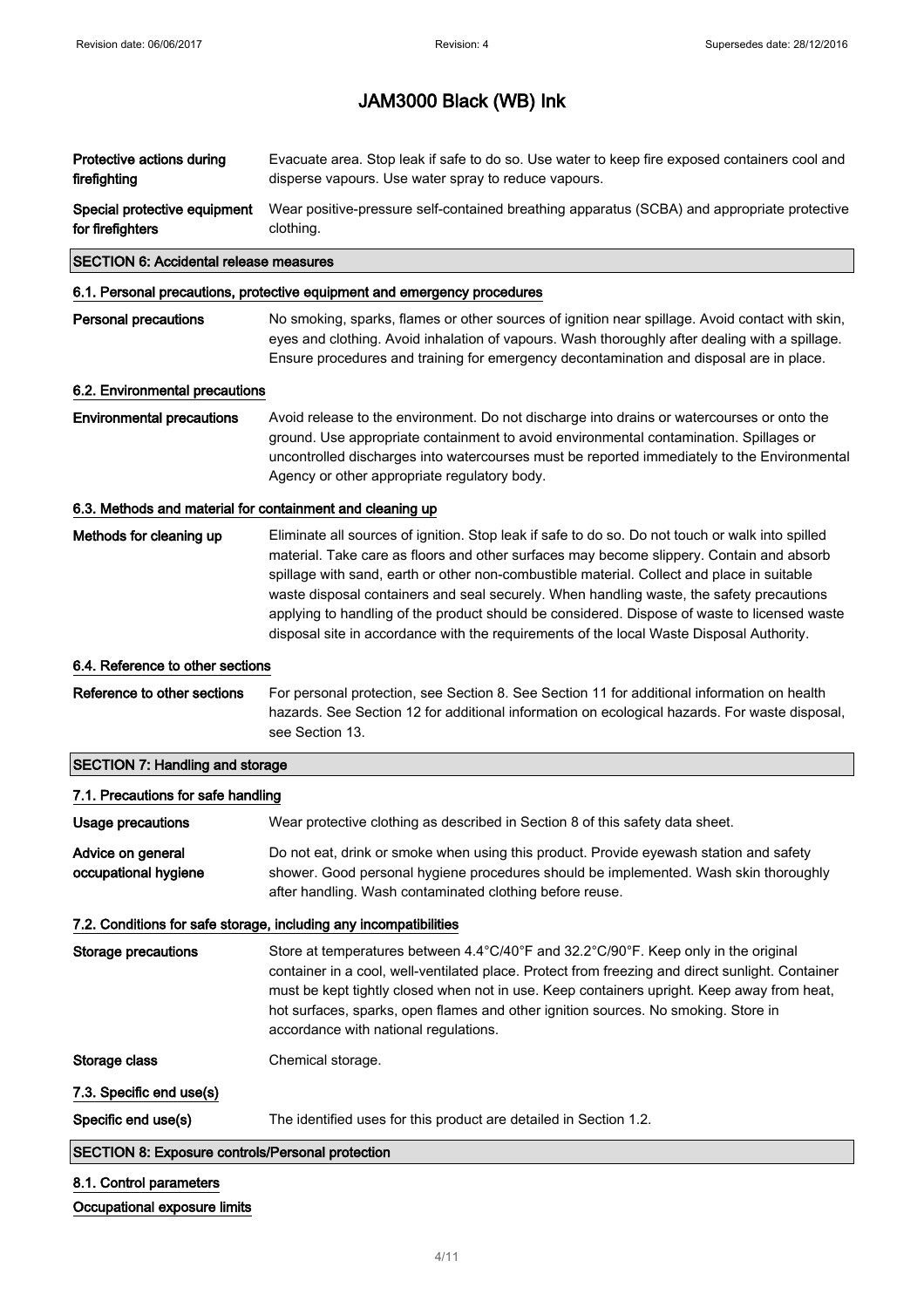### Ethoxylated Alcohol Surfactant

Long-term exposure limit (8-hour TWA): WEL 10 mg/m<sup>3</sup> particulate

### Glutaraldehyde

Long-term exposure limit (8-hour TWA): WEL 0.05 ppm 0.2 mg/m<sup>3</sup> Short-term exposure limit (15-minute): WEL 0.05 ppm 0.2 mg/m<sup>3</sup> Sen WEL = Workplace Exposure Limit

Sen = Capable of causing occupational asthma.

Ingredient comments Data based on literature. Product not tested.

### 8.2. Exposure controls

#### Protective equipment



| Appropriate engineering<br>controls       | As this product contains ingredients with exposure limits, process enclosures, local exhaust<br>ventilation or other engineering controls should be used to keep worker exposure below any<br>statutory or recommended limits, if use generates dust, fumes, gas, vapour or mist. Use<br>explosion-proof ventilating equipment.                                                                                             |  |  |
|-------------------------------------------|-----------------------------------------------------------------------------------------------------------------------------------------------------------------------------------------------------------------------------------------------------------------------------------------------------------------------------------------------------------------------------------------------------------------------------|--|--|
| Eye/face protection                       | Wear tight-fitting, chemical splash goggles or face shield.                                                                                                                                                                                                                                                                                                                                                                 |  |  |
| Hand protection                           | It is recommended that chemical-resistant, impervious gloves are worn. The most suitable<br>glove should be chosen in consultation with the glove supplier/manufacturer, who can provide<br>information about the breakthrough time of the glove material. It is recommended that gloves<br>are made of the following material: Butyl rubber. Nitrile rubber. Rubber (natural, latex).<br>Frequent changes are recommended. |  |  |
| Other skin and body<br>protection         | Avoid contact with skin. Wear appropriate clothing to prevent repeated or prolonged skin<br>contact.                                                                                                                                                                                                                                                                                                                        |  |  |
| Hygiene measures                          | Wash contaminated skin thoroughly after handling. Provide eyewash station and safety<br>shower.                                                                                                                                                                                                                                                                                                                             |  |  |
| <b>Respiratory protection</b>             | If ventilation is inadequate, suitable respiratory protection must be worn. Wear a respirator<br>fitted with the following cartridge: Organic vapour filter.                                                                                                                                                                                                                                                                |  |  |
| <b>Thermal hazards</b>                    | If there is a risk of contact with hot product, all protective equipment worn should be suitable<br>for use with high temperatures.                                                                                                                                                                                                                                                                                         |  |  |
| <b>Environmental exposure</b><br>controls | Keep container tightly sealed when not in use.                                                                                                                                                                                                                                                                                                                                                                              |  |  |

### SECTION 9: Physical and chemical properties

### 9.1. Information on basic physical and chemical properties

| Appearance                      | Coloured liquid.              |
|---------------------------------|-------------------------------|
| Colour                          | Black.                        |
| Odour                           | Almost odourless.             |
| Melting point                   | $0^{\circ}$ C/32 $^{\circ}$ F |
| Initial boiling point and range | 100°C/212°F @ 760 mm Hg       |
| Flash point                     | Not applicable.               |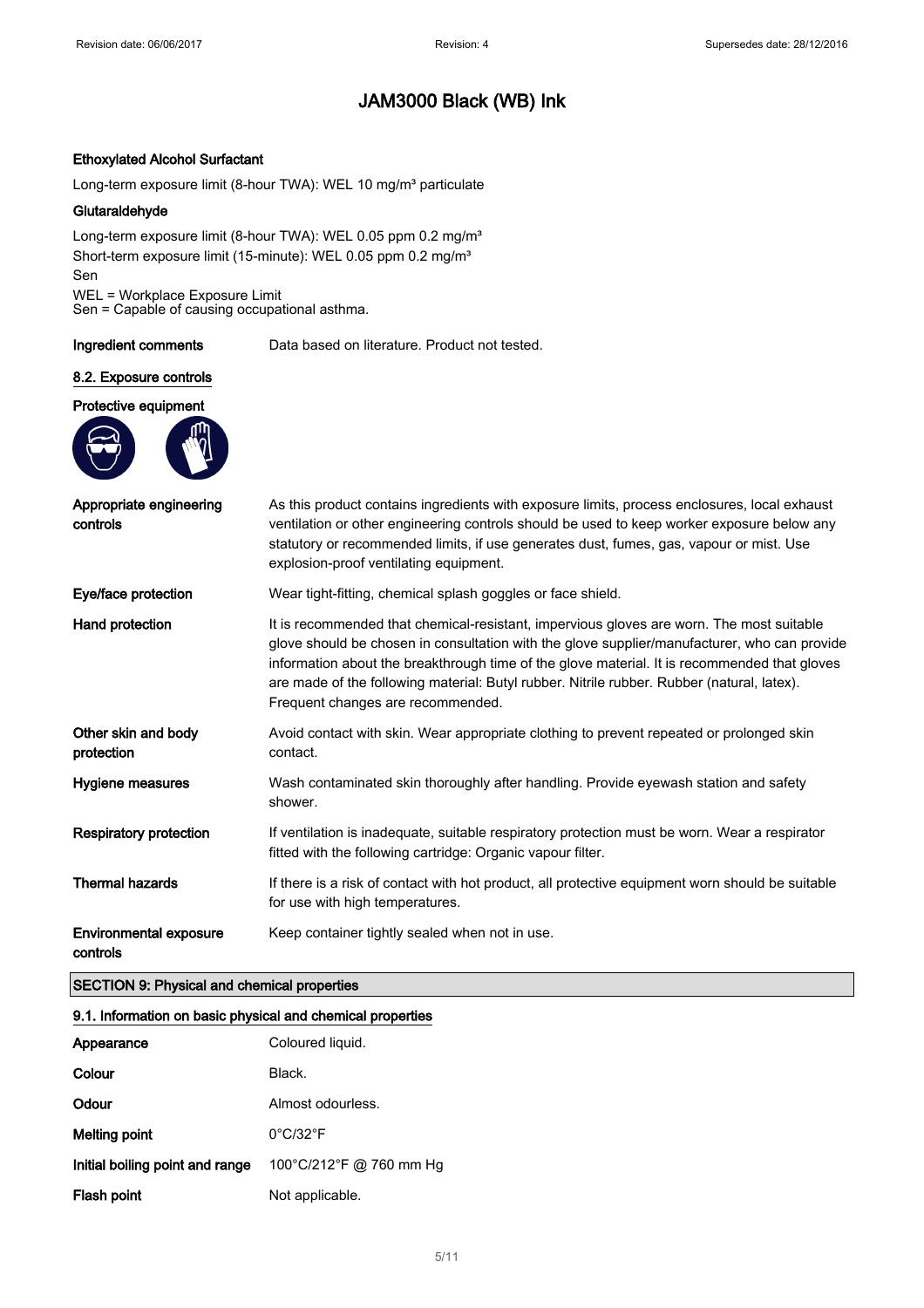| <b>Evaporation rate</b>                         | $0.3$ (butyl acetate = 1)                                                                                                                                                                                            |  |  |
|-------------------------------------------------|----------------------------------------------------------------------------------------------------------------------------------------------------------------------------------------------------------------------|--|--|
| Upper/lower flammability or<br>explosive limits | Not applicable.                                                                                                                                                                                                      |  |  |
| Vapour pressure                                 | 17.54 mm Hg @ 20°C/68°F                                                                                                                                                                                              |  |  |
| Vapour density                                  | 1.27                                                                                                                                                                                                                 |  |  |
| <b>Relative density</b>                         | 1.013 g/cc 1013 g/l 8.44 lbs/gal                                                                                                                                                                                     |  |  |
| Solubility(ies)                                 | Completely soluble in water.                                                                                                                                                                                         |  |  |
| <b>Partition coefficient</b>                    | Not applicable.                                                                                                                                                                                                      |  |  |
| Auto-ignition temperature                       | Not applicable.                                                                                                                                                                                                      |  |  |
| <b>Decomposition Temperature</b>                | Not applicable.                                                                                                                                                                                                      |  |  |
| <b>Explosive properties</b>                     | Not applicable.                                                                                                                                                                                                      |  |  |
| <b>Oxidising properties</b>                     | Not applicable.                                                                                                                                                                                                      |  |  |
| <b>Comments</b>                                 | Information given is applicable to the product as supplied. Information declared as "Not<br>available" or "Not applicable" is not considered to be relevant to the implementation of the<br>proper control measures. |  |  |
| 9.2. Other information                          |                                                                                                                                                                                                                      |  |  |
| Volatile organic compound                       | This product contains a maximum VOC content of 0 g/l. This product contains a maximum<br>VOC content of 0.00 lbs/gal.                                                                                                |  |  |
| <b>HAPS Content</b>                             | 0.00                                                                                                                                                                                                                 |  |  |
|                                                 |                                                                                                                                                                                                                      |  |  |
| <b>SECTION 10: Stability and reactivity</b>     |                                                                                                                                                                                                                      |  |  |
| 10.1. Reactivity                                |                                                                                                                                                                                                                      |  |  |
| <b>Reactivity</b>                               | There are no known reactivity hazards associated with this product.                                                                                                                                                  |  |  |
| 10.2. Chemical stability                        |                                                                                                                                                                                                                      |  |  |
| <b>Stability</b>                                | Stable at normal ambient temperatures and when used as recommended.                                                                                                                                                  |  |  |
| 10.3. Possibility of hazardous reactions        |                                                                                                                                                                                                                      |  |  |
| Possibility of hazardous<br>reactions           | The following materials may react with the product: Strong alkalis.                                                                                                                                                  |  |  |
| 10.4. Conditions to avoid                       |                                                                                                                                                                                                                      |  |  |
| Conditions to avoid                             | Avoid the following conditions: Heat, sparks, flames. Freezing.                                                                                                                                                      |  |  |
| 10.5. Incompatible materials                    |                                                                                                                                                                                                                      |  |  |
| Materials to avoid                              | Avoid contact with the following materials: Strong alkalis.                                                                                                                                                          |  |  |
| 10.6. Hazardous decomposition products          |                                                                                                                                                                                                                      |  |  |
| Hazardous decomposition<br>products             | Heating may generate the following products: Carbon dioxide (CO2). Carbon monoxide (CO).                                                                                                                             |  |  |
| <b>SECTION 11: Toxicological information</b>    |                                                                                                                                                                                                                      |  |  |
| 11.1. Information on toxicological effects      |                                                                                                                                                                                                                      |  |  |

Acute toxicity - oral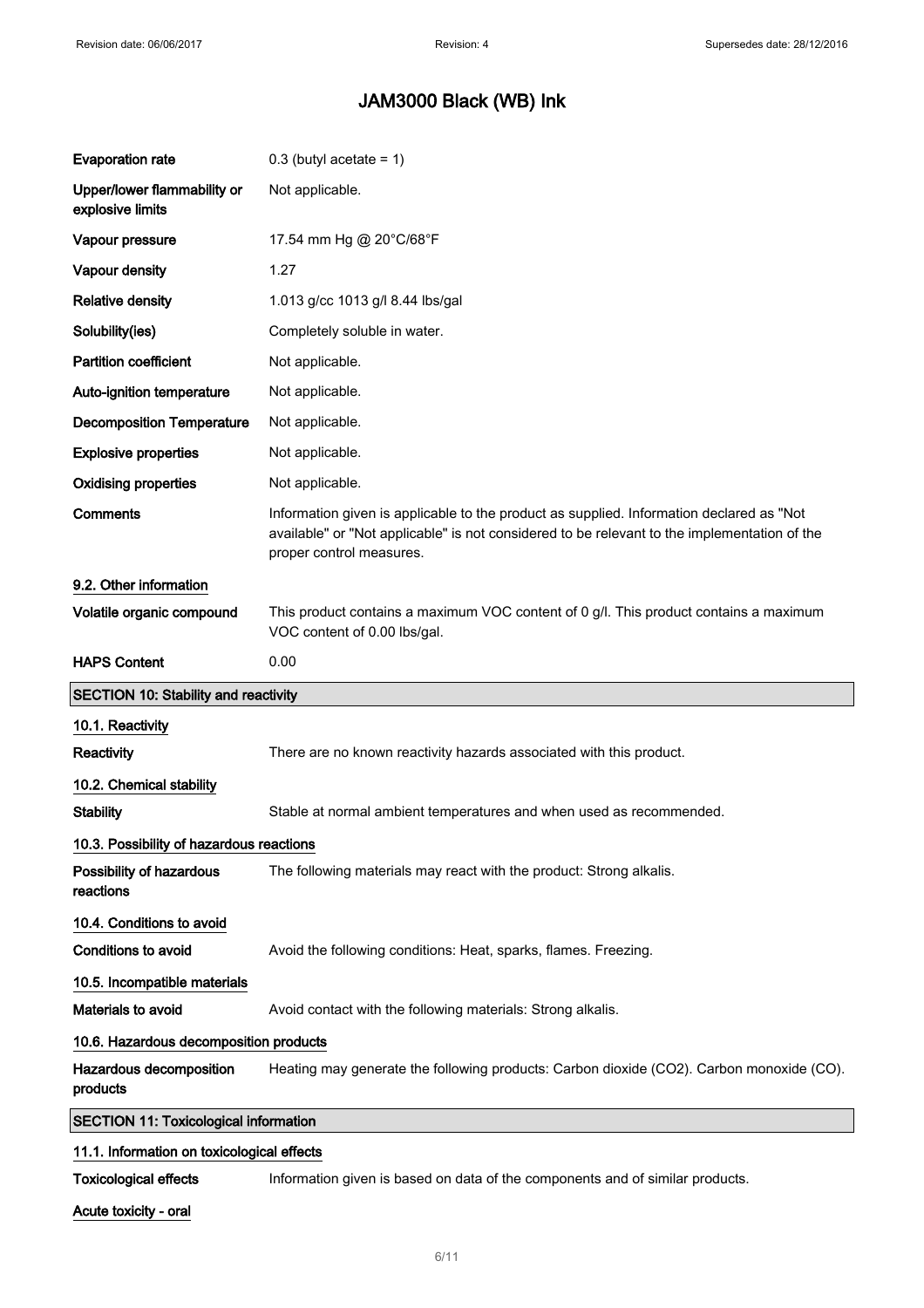| ATE oral (mg/kg)                                          | 20,000.0 |                                                                               |
|-----------------------------------------------------------|----------|-------------------------------------------------------------------------------|
| Acute toxicity - dermal<br>ATE dermal (mg/kg)             | 60,000.0 |                                                                               |
| Acute toxicity - inhalation                               |          |                                                                               |
| ATE inhalation (vapours mg/l) 600.0                       |          |                                                                               |
| Specific target organ toxicity - single exposure          |          |                                                                               |
| <b>Target organs</b>                                      |          | Eyes Gastro-intestinal tract Skin                                             |
| Specific target organ toxicity - repeated exposure        |          |                                                                               |
| <b>Target organs</b>                                      |          | Eyes Gastro-intestinal tract Kidneys Liver Skin                               |
| Aspiration hazard                                         |          |                                                                               |
| Aspiration hazard                                         |          | Not anticipated to present an aspiration hazard, based on chemical structure. |
| Toxicological information on ingredients.                 |          |                                                                               |
|                                                           |          | <b>Ethoxylated Alcohol Surfactant</b>                                         |
|                                                           |          |                                                                               |
| Acute toxicity - oral                                     |          |                                                                               |
| Acute toxicity oral (LD <sub>50</sub><br>mg/kg)           |          | 3,001.0                                                                       |
| <b>Species</b>                                            |          | Rat                                                                           |
| ATE oral (mg/kg)                                          |          | 3,001.0                                                                       |
| Acute toxicity - dermal                                   |          |                                                                               |
| Acute toxicity dermal (LD <sub>50</sub> 2,001.0<br>mg/kg) |          |                                                                               |
| <b>Species</b>                                            |          | Rabbit                                                                        |
| ATE dermal (mg/kg)                                        |          | 2,001.0                                                                       |
| Skin corrosion/irritation                                 |          |                                                                               |
| Skin corrosion/irritation                                 |          | May cause skin irritation.                                                    |
| Serious eye damage/irritation                             |          |                                                                               |
| Serious eye<br>damage/irritation                          |          | Causes eye irritation.                                                        |
|                                                           |          | Glutaraldehyde                                                                |
| Acute toxicity - oral                                     |          |                                                                               |
| ATE oral (mg/kg)                                          |          | 100.0                                                                         |
| Acute toxicity - inhalation                               |          |                                                                               |
| <b>ATE inhalation (vapours</b><br>mg/l)                   |          | 3.0                                                                           |

Skin corrosion/irritation

Skin corrosion/irritation May cause serious chemical burns to the skin.

Serious eye damage/irritation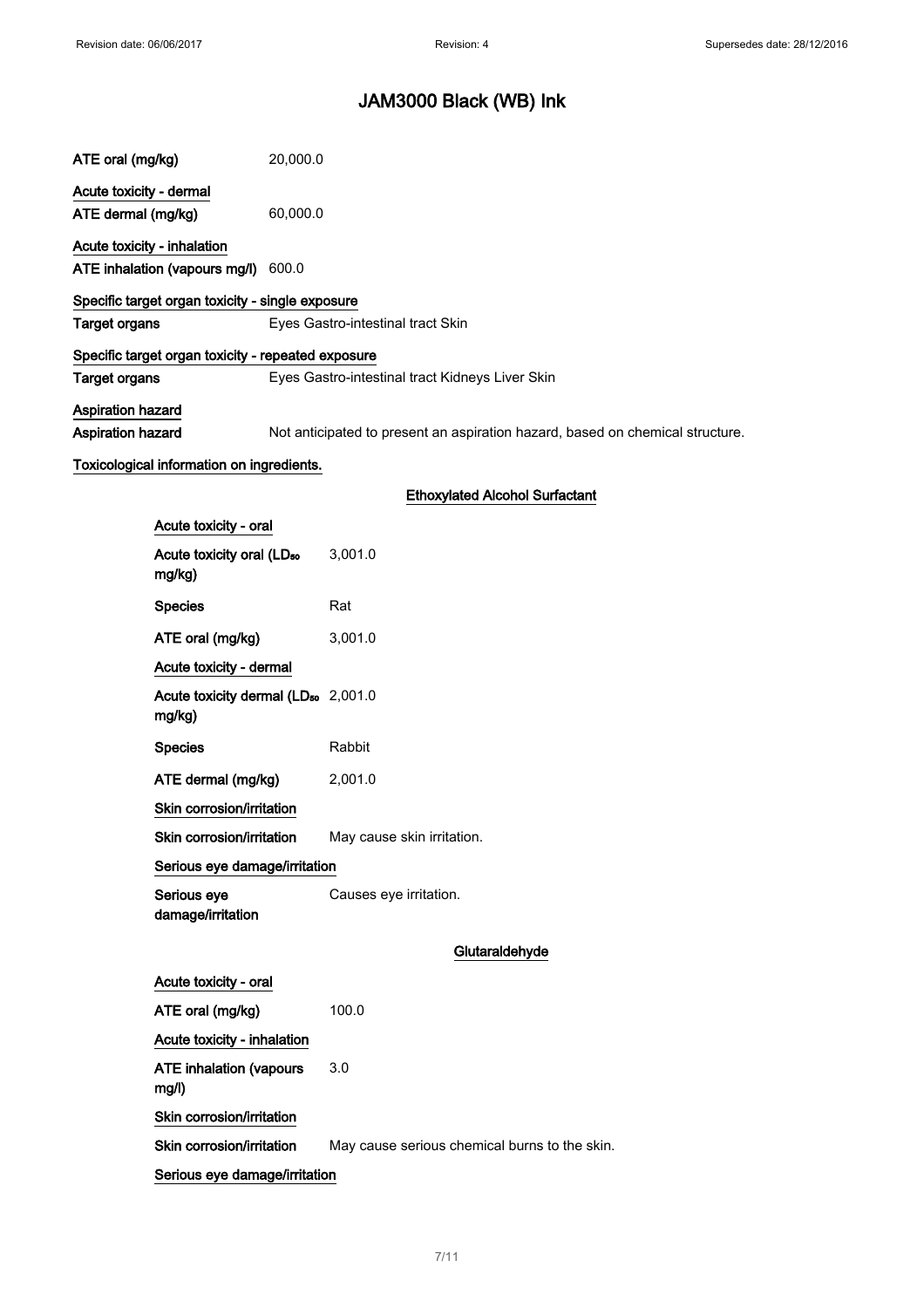| Serious eye<br>damage/irritation                 | Causes serious eye damage.                                                                                                                                                   |  |  |
|--------------------------------------------------|------------------------------------------------------------------------------------------------------------------------------------------------------------------------------|--|--|
| <b>Respiratory sensitisation</b>                 |                                                                                                                                                                              |  |  |
| <b>Respiratory sensitisation</b>                 | Sensitising.                                                                                                                                                                 |  |  |
| <b>Skin sensitisation</b>                        |                                                                                                                                                                              |  |  |
| <b>Skin sensitisation</b>                        | Sensitising.                                                                                                                                                                 |  |  |
| Specific target organ toxicity - single exposure |                                                                                                                                                                              |  |  |
|                                                  |                                                                                                                                                                              |  |  |
| STOT - single exposure                           | A single exposure may cause the following adverse effects: Chronic inflammation of<br>nose, throat and bronchial tubes. High concentrations may cause severe lung<br>damage. |  |  |
| Target organs                                    | Respiratory tract                                                                                                                                                            |  |  |
| <b>Aspiration hazard</b>                         |                                                                                                                                                                              |  |  |

### SECTION 12: Ecological information

### 12.1. Toxicity Ecological information on ingredients.

Ethoxylated Alcohol Surfactant

| Acute aguatic toxicity                    |                                                                                  |  |
|-------------------------------------------|----------------------------------------------------------------------------------|--|
| Acute toxicity - fish                     | LC <sub>50</sub> , 96 hours: 3.5-4.9 mg/l, Pimephales promelas (Fat-head Minnow) |  |
| Acute toxicity - aquatic<br>invertebrates | EC <sub>50</sub> , 48 hours: 3.1 mg/l, Daphnia magna                             |  |

### Glutaraldehyde

| 1                                                                               |
|---------------------------------------------------------------------------------|
| LC <sub>50</sub> , 96 hours: 64 mg/l, Cyprinodon variegatus (Sheepshead minnow) |
| LC <sub>50</sub> , 48 hours: 5.8 mg/l, Freshwater invertebrates                 |
| EC <sub>50</sub> , 72 hours: 1.2 mg/l, Desmodesmus subspicatus                  |
| $EC_{50}$ , : >50 mg/l, Activated sludge                                        |
| $LC_{50}$ , : 408-466 mg/kg, Anas Platyrhynchos (Mallard duck)                  |
|                                                                                 |
| NOEC, 21 days: 0.24 mg/l, Daphnia magna                                         |
|                                                                                 |
|                                                                                 |

Ecological information on ingredients.

### Ethoxylated Alcohol Surfactant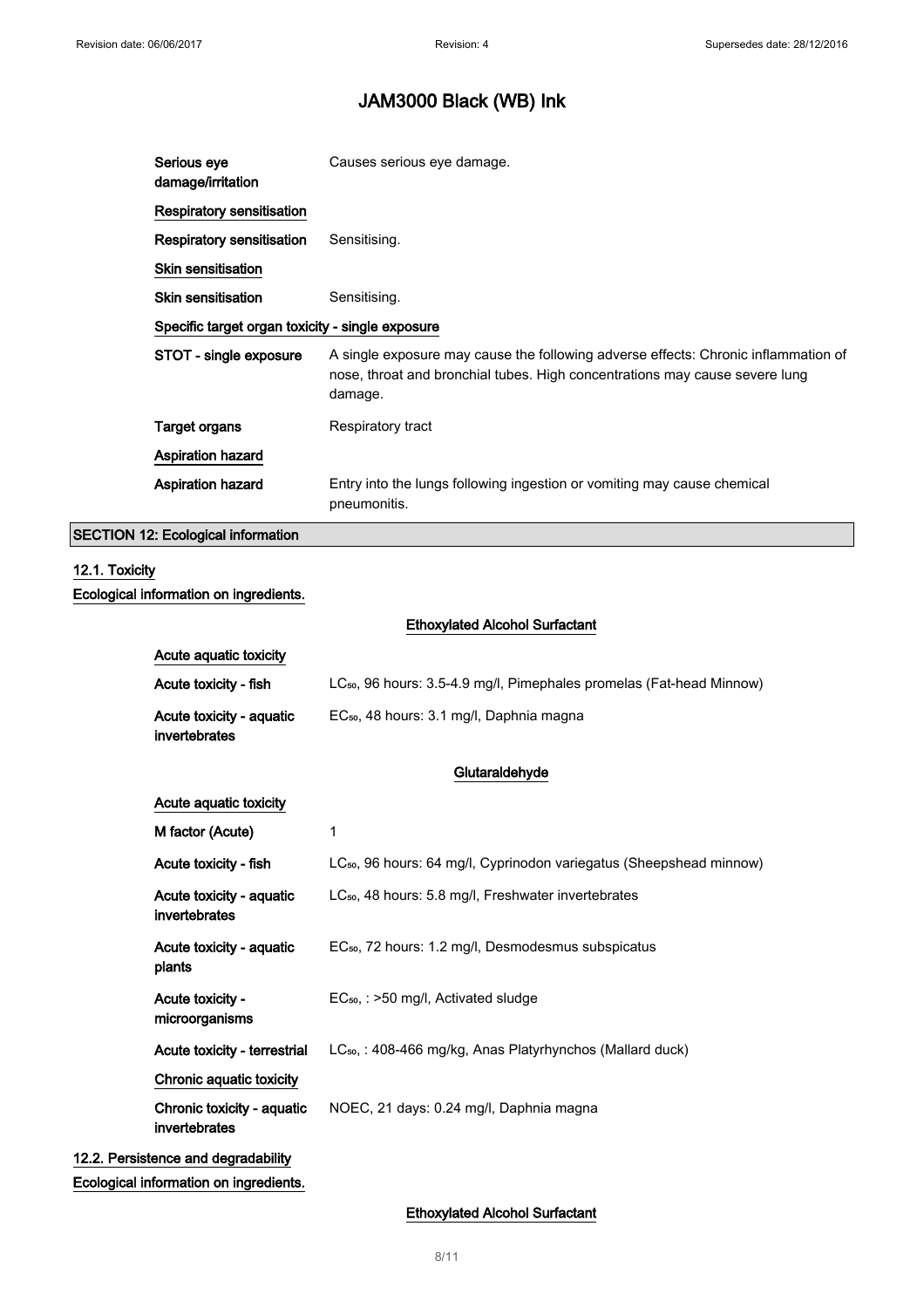|                              | Persistence and<br>degradability           |                                                                                                                                                                                                                                                                                                                   | The product is readily biodegradable.                                                                                                                                                                                                                                                                                                                                                                                                                                                                                                                                                                                                  |
|------------------------------|--------------------------------------------|-------------------------------------------------------------------------------------------------------------------------------------------------------------------------------------------------------------------------------------------------------------------------------------------------------------------|----------------------------------------------------------------------------------------------------------------------------------------------------------------------------------------------------------------------------------------------------------------------------------------------------------------------------------------------------------------------------------------------------------------------------------------------------------------------------------------------------------------------------------------------------------------------------------------------------------------------------------------|
|                              | Biodegradation                             |                                                                                                                                                                                                                                                                                                                   | Soil - Degradation >60%: 28 days                                                                                                                                                                                                                                                                                                                                                                                                                                                                                                                                                                                                       |
|                              |                                            |                                                                                                                                                                                                                                                                                                                   | Glutaraldehyde                                                                                                                                                                                                                                                                                                                                                                                                                                                                                                                                                                                                                         |
|                              | Persistence and<br>degradability           |                                                                                                                                                                                                                                                                                                                   | The product is readily biodegradable.                                                                                                                                                                                                                                                                                                                                                                                                                                                                                                                                                                                                  |
|                              | 12.3. Bioaccumulative potential            |                                                                                                                                                                                                                                                                                                                   |                                                                                                                                                                                                                                                                                                                                                                                                                                                                                                                                                                                                                                        |
| <b>Partition coefficient</b> |                                            | Not applicable.                                                                                                                                                                                                                                                                                                   |                                                                                                                                                                                                                                                                                                                                                                                                                                                                                                                                                                                                                                        |
|                              | Ecological information on ingredients.     |                                                                                                                                                                                                                                                                                                                   |                                                                                                                                                                                                                                                                                                                                                                                                                                                                                                                                                                                                                                        |
|                              |                                            |                                                                                                                                                                                                                                                                                                                   | <b>Ethoxylated Alcohol Surfactant</b>                                                                                                                                                                                                                                                                                                                                                                                                                                                                                                                                                                                                  |
|                              | <b>Bioaccumulative potential</b>           |                                                                                                                                                                                                                                                                                                                   | BCF: 15-64, Fish                                                                                                                                                                                                                                                                                                                                                                                                                                                                                                                                                                                                                       |
|                              | <b>Partition coefficient</b>               |                                                                                                                                                                                                                                                                                                                   | log Pow: 3.3-4.4                                                                                                                                                                                                                                                                                                                                                                                                                                                                                                                                                                                                                       |
|                              |                                            |                                                                                                                                                                                                                                                                                                                   |                                                                                                                                                                                                                                                                                                                                                                                                                                                                                                                                                                                                                                        |
|                              |                                            |                                                                                                                                                                                                                                                                                                                   | Glutaraldehyde                                                                                                                                                                                                                                                                                                                                                                                                                                                                                                                                                                                                                         |
|                              | <b>Bioaccumulative potential</b>           |                                                                                                                                                                                                                                                                                                                   | Bioaccumulation is unlikely.                                                                                                                                                                                                                                                                                                                                                                                                                                                                                                                                                                                                           |
| 12.4. Mobility in soil       |                                            |                                                                                                                                                                                                                                                                                                                   |                                                                                                                                                                                                                                                                                                                                                                                                                                                                                                                                                                                                                                        |
|                              | 12.5. Results of PBT and vPvB assessment   |                                                                                                                                                                                                                                                                                                                   |                                                                                                                                                                                                                                                                                                                                                                                                                                                                                                                                                                                                                                        |
|                              | 12.6. Other adverse effects                |                                                                                                                                                                                                                                                                                                                   |                                                                                                                                                                                                                                                                                                                                                                                                                                                                                                                                                                                                                                        |
|                              | <b>SECTION 13: Disposal considerations</b> |                                                                                                                                                                                                                                                                                                                   |                                                                                                                                                                                                                                                                                                                                                                                                                                                                                                                                                                                                                                        |
|                              | 13.1. Waste treatment methods              |                                                                                                                                                                                                                                                                                                                   |                                                                                                                                                                                                                                                                                                                                                                                                                                                                                                                                                                                                                                        |
| <b>General information</b>   |                                            |                                                                                                                                                                                                                                                                                                                   | The generation of waste should be minimised or avoided wherever possible. When handling<br>waste, the safety precautions applying to handling of the product should be considered.<br>Dispose of waste to licensed waste disposal site in accordance with the requirements of the<br>local Waste Disposal Authority. Dispose of waste product or used containers in accordance<br>with local regulations Disposal of this product, process solutions, residues and by-products<br>should at all times comply with the requirements of environmental protection and waste<br>disposal legislation and any local authority requirements. |
| <b>Disposal methods</b>      |                                            | Dispose of contents/container in accordance with national regulations. Dispose of waste to<br>licensed waste disposal site in accordance with the requirements of the local Waste Disposal<br>Authority. When handling waste, the safety precautions applying to handling of the product<br>should be considered. |                                                                                                                                                                                                                                                                                                                                                                                                                                                                                                                                                                                                                                        |
|                              | <b>SECTION 14: Transport information</b>   |                                                                                                                                                                                                                                                                                                                   |                                                                                                                                                                                                                                                                                                                                                                                                                                                                                                                                                                                                                                        |
| General                      |                                            |                                                                                                                                                                                                                                                                                                                   | The product is not covered by international regulations on the transport of dangerous goods<br>(IMDG, IATA, ADR/RID).                                                                                                                                                                                                                                                                                                                                                                                                                                                                                                                  |
| 14.1. UN number              |                                            |                                                                                                                                                                                                                                                                                                                   |                                                                                                                                                                                                                                                                                                                                                                                                                                                                                                                                                                                                                                        |
| Not applicable.              |                                            |                                                                                                                                                                                                                                                                                                                   |                                                                                                                                                                                                                                                                                                                                                                                                                                                                                                                                                                                                                                        |
|                              | 14.2. UN proper shipping name              |                                                                                                                                                                                                                                                                                                                   |                                                                                                                                                                                                                                                                                                                                                                                                                                                                                                                                                                                                                                        |

Not applicable.

### 14.3. Transport hazard class(es)

No transport warning sign required.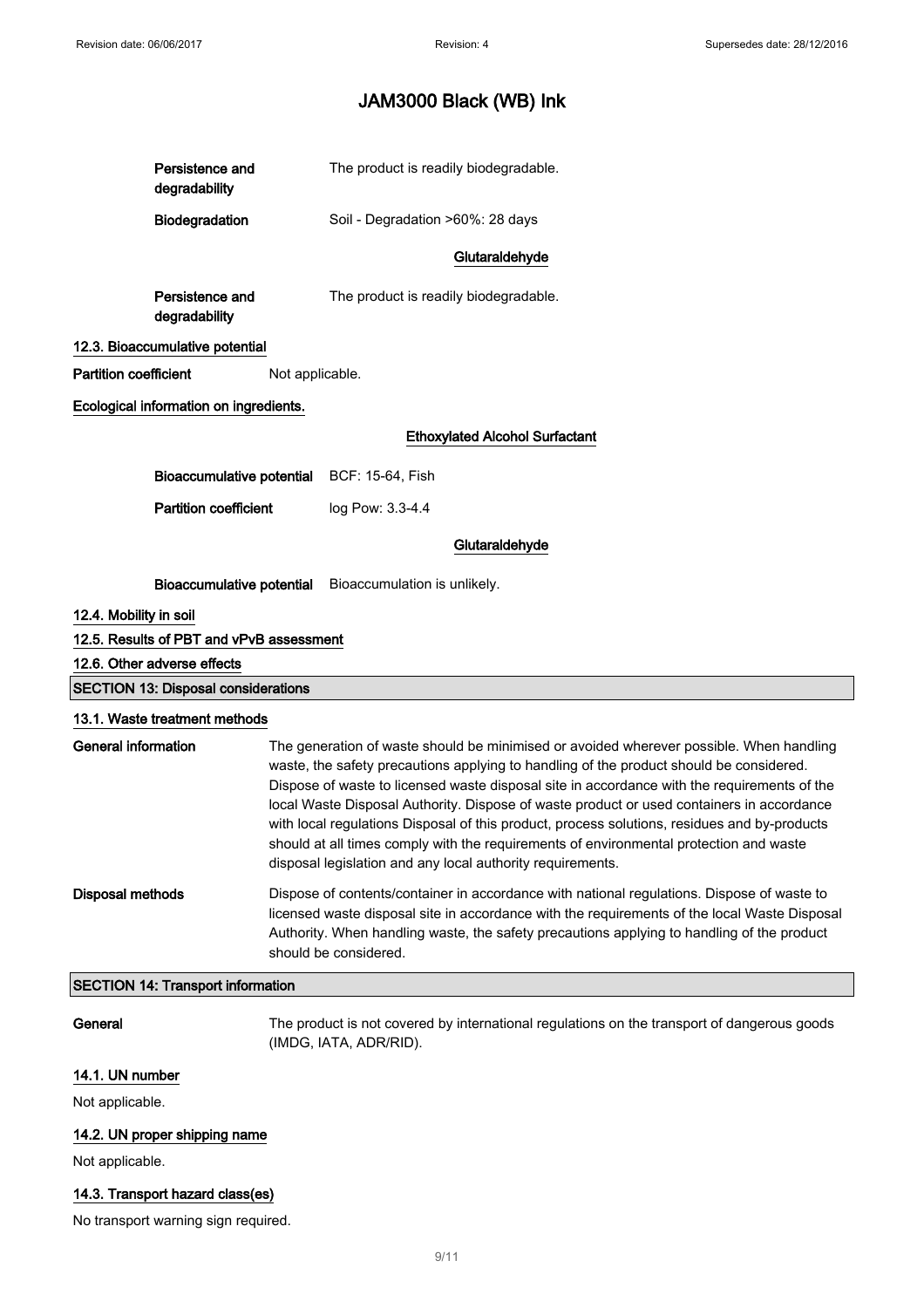### 14.4. Packing group

Not applicable.

### 14.5. Environmental hazards

Environmentally hazardous substance/marine pollutant No.

### 14.6. Special precautions for user

Not applicable.

### 14.7. Transport in bulk according to Annex II of MARPOL and the IBC Code

Transport in bulk according to Not applicable. Annex II of MARPOL 73/78 and the IBC Code

### SECTION 15: Regulatory information

### 15.1. Safety, health and environmental regulations/legislation specific for the substance or mixture

EU legislation Regulation (EC) No 1907/2006 of the European Parliament and of the Council of 18 December 2006 concerning the Registration, Evaluation, Authorisation and Restriction of Chemicals (REACH) (as amended). Regulation (EC) No 1272/2008 of the European Parliament and of the Council of 16 December 2008 on classification, labelling and packaging of substances and mixtures (as amended).

### 15.2. Chemical safety assessment

### Inventories

### EU - EINECS/ELINCS

All the ingredients are listed or exempt.

### Canada - DSL/NDSL

All the ingredients are listed or exempt.

### US - TSCA

All the ingredients are listed or exempt.

### SECTION 16: Other information

| <b>Issued by</b>     | Matthews Marking Systems - Chemical Services Department                                                                                                                                                                                                                                               |
|----------------------|-------------------------------------------------------------------------------------------------------------------------------------------------------------------------------------------------------------------------------------------------------------------------------------------------------|
| <b>Revision date</b> | 06/06/2017                                                                                                                                                                                                                                                                                            |
| <b>Revision</b>      | 4                                                                                                                                                                                                                                                                                                     |
| Supersedes date      | 28/12/2016                                                                                                                                                                                                                                                                                            |
| <b>SDS number</b>    | 4891                                                                                                                                                                                                                                                                                                  |
| <b>SDS</b> status    | Approved.                                                                                                                                                                                                                                                                                             |
| Risk phrases in full | R23/25 Toxic by inhalation and if swallowed.<br>R <sub>34</sub> Causes burns.<br>R36/37/38 Irritating to eyes, respiratory system and skin.<br>R42/43 May cause sensitisation by inhalation and skin contact.<br>R43 May cause sensitisation by skin contact.<br>R50 Very toxic to aquatic organisms. |